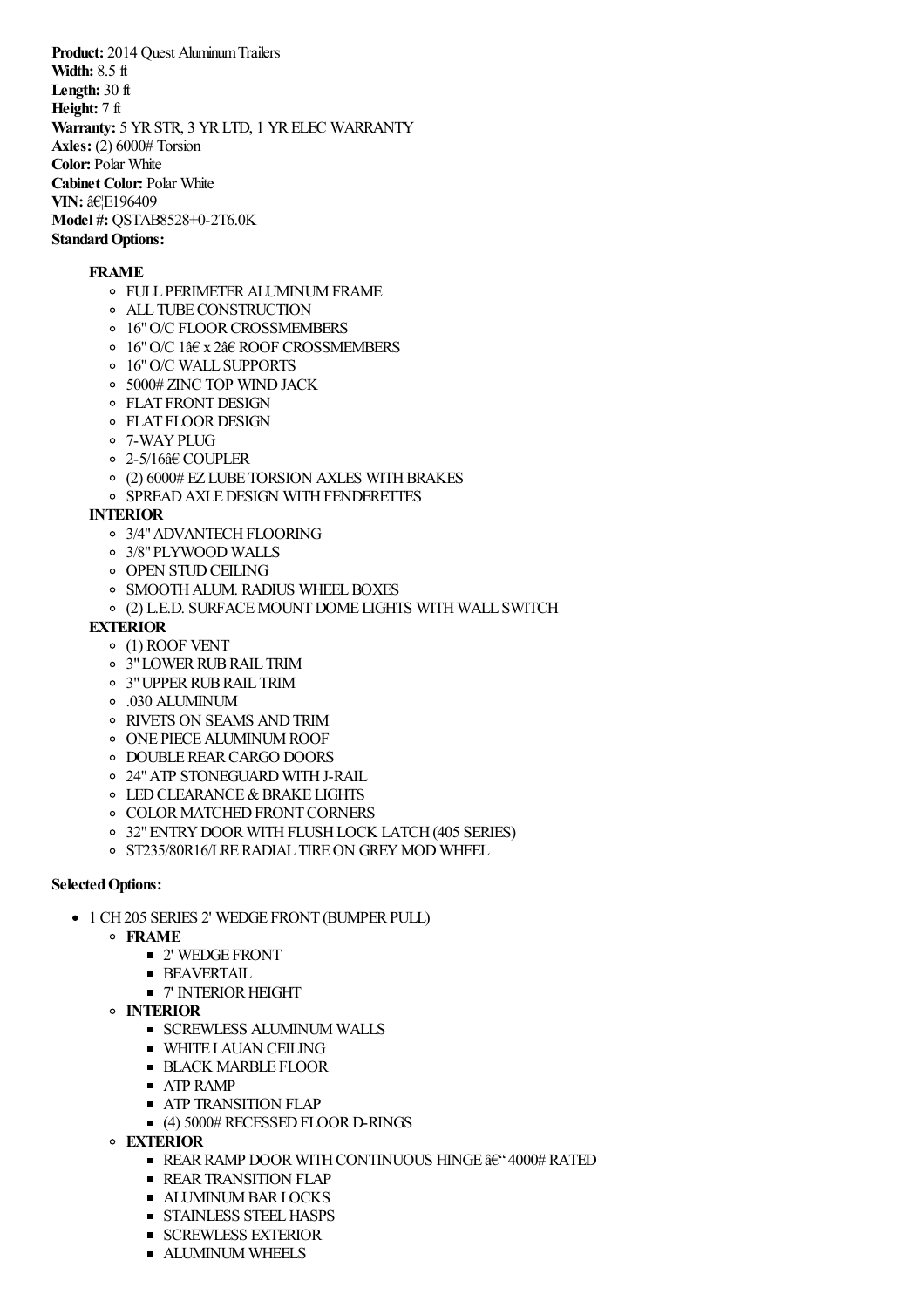- **STAINLESS STEEL WEDGE FRONT**
- 4"UPPERRUBRAIL TRIM
- **T** 7" LOWER RUB RAIL TRIM
- **SECOND SET OF L.E.D. BRAKE LIGHTS**
- **UPGRADE TO 36" SIDE DOOR WITH FLUSH LOCK (405 SERIES)**
- 30 ft UPGRADE CEILING FROM WHITE VINYL TO SCREWLESS ALUMINUM
- 30 ft UPGRADE FROM BLACK MARBLE VINYL TO BLACK COIN TPO FLOOR
- 1 UPGRADE FROMATP RAMP TO BLACK COIN TPO RAMP
- **O INCLUDES BLACK COIN TRANSITION FLAP**
- 1 WEIGHT DISTRIBUTION PREP INCLUDES HANGERS
	- 31"BACK FROMCENTEROF COUPLER o INCLUDES 36" SAFETY CHAINS
- 1 UPGRADE TO PERIMETER SKIRTING WITH FENDERETTES TANDEM AXLE
	- Polished AluminumFenderettes
	- Single Fenderette Over EachTire
	- CustomWheelwellSkirt
	- FullPerimeter Skirt
	- Integrated Reverse Beavertail
	- \*\*\* Lowers Ground Clearance \*\*\*
- 1 SPARE ST235/80R16/LRE ON GRAY WHEEL 8 LUG
- 2 IN-FLOORSPARE TIRECOMPARTMENT
	- o INSTALL AS FAR FORWARD AS POSSIBLE
- 1 INTERIOR WALL SPARE TIRE MOUNT
- $\circ~$  INSTALL IN WEDGE UP HIGH
- 1 36" x 24" TOP HINGED GENERATOR DOOR 405 SERIES
	- VENTED
	- o \*\*\* APPROXIMATE FINISHED OPENING 34" x 22" \*\*\*
- 1 TOP HINGED 88" X 66" ESCAPE DOOR WITH REMOVABLE INTERIOR FENDER
	- o ONE PIECE REMOVABLE INTERIOR WHEEL WELL
	- **O EXTERIOR FENDERETTES INTEGRATED INTO DOOR**
	- $\circ$  (2) 140# GAS SHOCKS
	- (2) PROP RODS
	- ALUMINUMSTEP
	- o \*\*\* TANDEM AXLES ONLY \*\*\*
- 1 pair STAINLESS STEELREARPADDLE LATCHES IN LIEUOF BARLOCKS
- 30 ft .040 EXTERIOR ALUMINUM
- 4 18"RECTANGULARL.E.D. LIGHT 12V
	- Spread Out Evenly
	- Includes Recessed TrimRing
- 1 BATTERY 12V DEEP CYCLE (685 CA, 550 CCA)
	- Installabove Generator Box
	- Includes BatteryBox (Wired) Includes Fuse Panel
- 1 pair 3-WAY WALL SWITCHES 12V (PAIR)
	- Installat Rear
- $\bullet$  1 120V PACK AGE #1
	- o 30 AMP BREAKER BOX
	- o EXTERIOR POWER INLET (MOTORBASE) WITH 25' SHORE CORD
	- <sup>o</sup> (2) INTERIOR RECEPTS
	- (2) 48"FLUORESCENT LIGHTS WITH WALL SWITCH
	- o RECESSED IF POSSIBLE
- 1 UPGRADE FROM 30 AMP BREAKER BOX TO 50 AMP BREAKER BOX
	- Installabove Generator Box
	- **INCLUDES UPGRADED POWER INLET (MOTORBASE)**
	- **O INCLUDES UPGRADED SHORE CORD**
	- 6-SPACE 12-CIRCUIT PANEL
- 2 UPGRADE LIGHT FROM120V48"FLUORESCENT TO 12V18"RECESSEDL.E.D.
	- o \*\*\* BATTERY AND CONVERTER NOT INCLUDED \*\*\*
- 1 INTERIOR 500W SWING-OUT OUARTZ HALOGEN LAMP 120V
- InstallinRear ofTrailer
	- \*\*\* Does Not Include WallSwitch \*\*\*
- 1 55 AMP CONVERTER WITH BATTERY CHARGER
- InstallAbove Generator Box
- 1 INSULATED GENERATOR COMPARTMENT
	- $\circ$  INSTALL ON PASS SIDE OF TRAILER BETWEEN WEDGE AND SIDE DOOR.
		- **O** INCLUDES GALVANIZED LINER